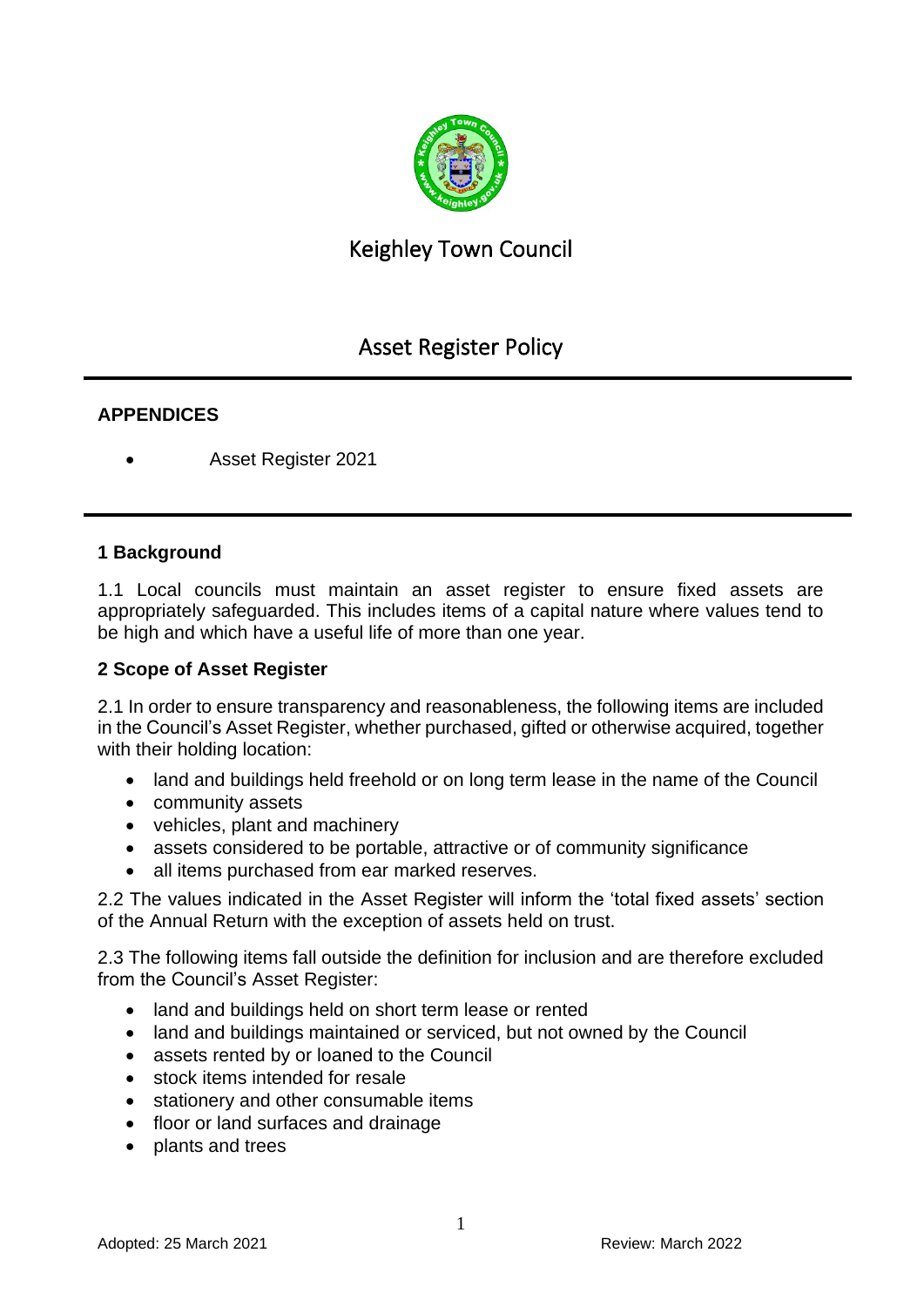- assets with a purchase or resale value of less than £100 (other than items listed as for inclusion in the asset register)
- repairs
- cash, short term investments and other current assets
- intangible assets (e.g. trademarks, internet domain names, contingent assets, broadcast rights)
- 'negative' assets (e.g. provisions, borrowings, creditors and contingent liabilities)

2.4 A separate section of the Asset Register will contain a Schedule of Disposals.

#### **3 Valuation of Assets for Asset Register**

3.1 Once recorded on the Asset Register, the value of assets must not change from year to year until disposal. Concepts of depreciation and impairment adjustments are not appropriate for local councils (Governance and Accountability for Local Councils: A Practitioner's Guide (England) 2014, para. 3.69).

3.2 Assets must be valued by one of the following means based on available information: ideally, apply the purchase price (including VAT as appropriate).

3.3 Where it is not possible to trace the purchase price of the asset the insurance valuation should be applied. As a last resort, a nominal value of £1 may be applied. This should also be used for assets gifted to the Council.

3.4 There is no guidance where land or buildings have been subject to substantial renovation and improvement to such an extent that the new market value bears no relation to the original purchase cost. In order to avoid renovation and improvement work being separately recorded on the Asset Register and in these exceptional circumstances only, a market value supplied by a qualified surveyor may be entered.

## **4 Procedure for Updating the Asset Register**

4.1 The start point is the Asset Register that has been agreed for the end of the previous financial year. The Financial Ledger should be reviewed for all purchases made during the year. A discussion should be held with all Council officers to identify any assets that have been gifted to the Council. Any new assets which fall in the categories stated at 2.1 above should be added to the Asset Register, with their values recorded at the purchase price (net of VAT if VAT is being reclaimed) or at £1 if gifted to the Council.

4.2 The Financial Ledger should also be reviewed for all asset sales made during the year. A discussion should be held with all Council officers to identify any assets that have been lost, disposed of or gifted by the Council. Any assets which fall within the categories stated at 2.1 above should be removed from the Asset Register and recorded in the Schedule of Disposals. The Asset Register should record any assets loaned by the Council, including the person or organisation borrowing the asset, its location and the date when the loan period ends.

4.3 An annual inspection of Asset Register items should be made to ensure that all such items can be physically verified. Any assets which cannot be located should be removed from the Asset Register and recorded in the Schedule of Disposals.